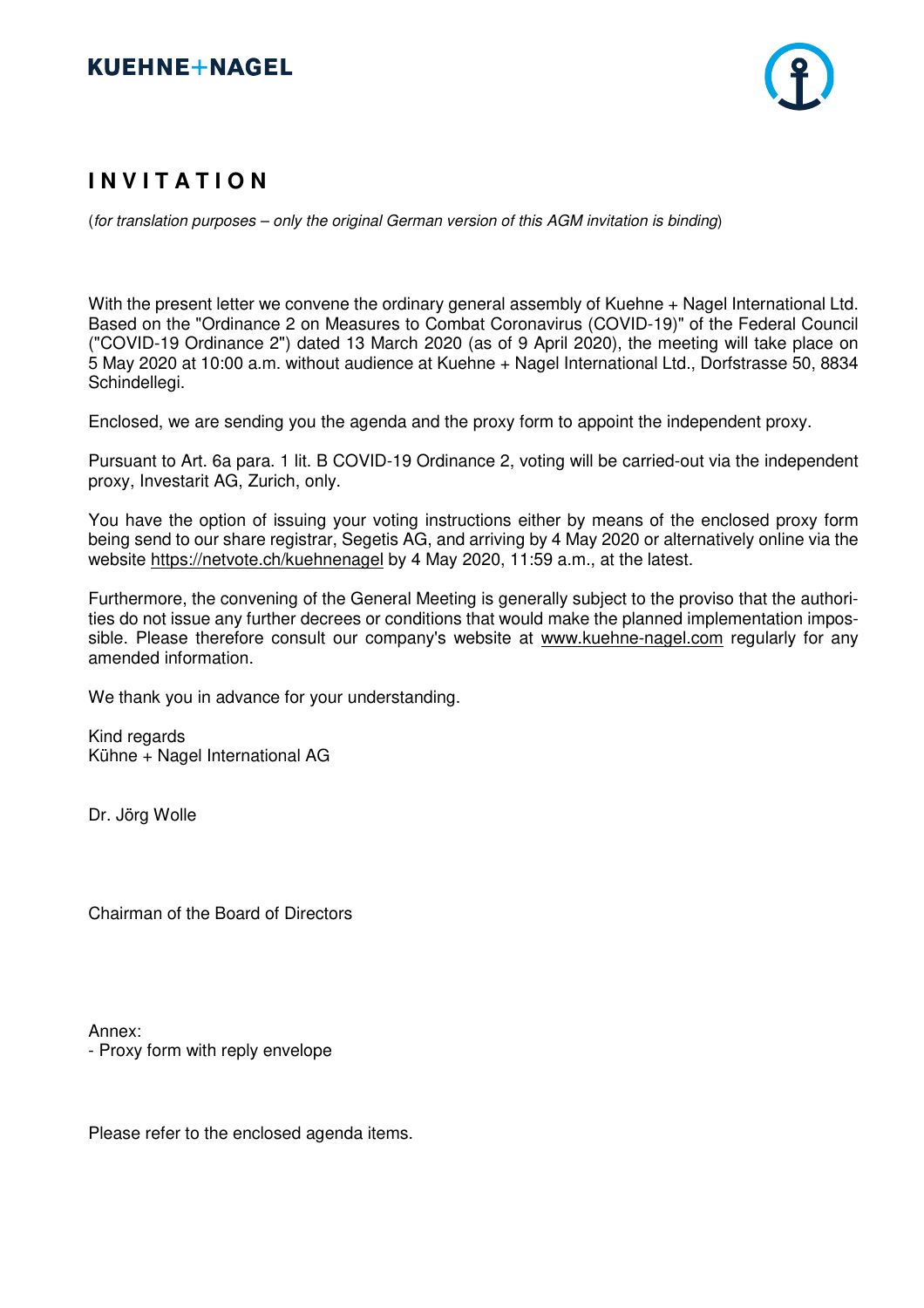

## **Agenda Items**

Welcome, introduction and determinations of the Annual General Meeting

**1. Approval of the Situation Report, the Consolidated Financial Statements and Annual Financial Statements for the business year 2019** 

The Board of Directors proposes to approve the Situation Report, the Consolidated Financial Statements and the Annual Financial Statements for the business year 2019 once taken notice of by the statutory auditors.

## **2. Resolution Regarding the Appropriation of the Net Profit of the Year**

The Board of Directors proposes to allocate the net profit for the business year 2019 of CHF 1'590'862'034.59 as follows:

Balance sheet profit in total carried forward to new account.

## **3. Discharge of the members of the Board of Directors and the members of the Management Board**

The Board of Directors proposes the discharge of its members and of the members of the Management Board for the business year 2019.

## **4. Elections**

According to the Swiss Ordinance against excessive compensation in listed corporations [German: Verordnung gegen übermässige Vergütungen bei börsenkotierten Aktiengesellschaften (VegüV)], additional to each Board Member, the Chairman of the Board of Directors, the members of the Remuneration Committee and the Independent Proxy shall be elected by the Annual General Meeting.

## **4.1 Re-election of the members of the Board of Directors**

- a) The Board of Directors proposes to re-elect Dr. Renato Fassbind to the Board of Directors for a new tenure of one year until the end of the next Annual General Meeting.
- b) The Board of Directors proposes to re-elect Karl Gernandt to the Board of Directors for a new tenure of one year until the end of the next Annual General Meeting.
- c) The Board of Directors proposes to re-elect David Kamenetzky to the Board of Directors for a new tenure of one year until the end of the next Annual General Meeting.
- d) The Board of Directors proposes to re-elect Klaus-Michael Kuehne to the Board of Directors for a new tenure of one year until the end of the next Annual General Meeting.
- e) The Board of Directors proposes to re-elect Hauke Stars to the Board of Directors for a new tenure of one year until the end of the next Annual General Meeting.
- f) The Board of Directors proposes to re-elect Dr. Martin Wittig to the Board of Directors for a new tenure of one year until the end of the next Annual General Meeting.
- g) The Board of Directors proposes to re-elect Dr. Joerg Wolle to the Board of Directors for a new tenure of one year until the end of the next Annual General Meeting.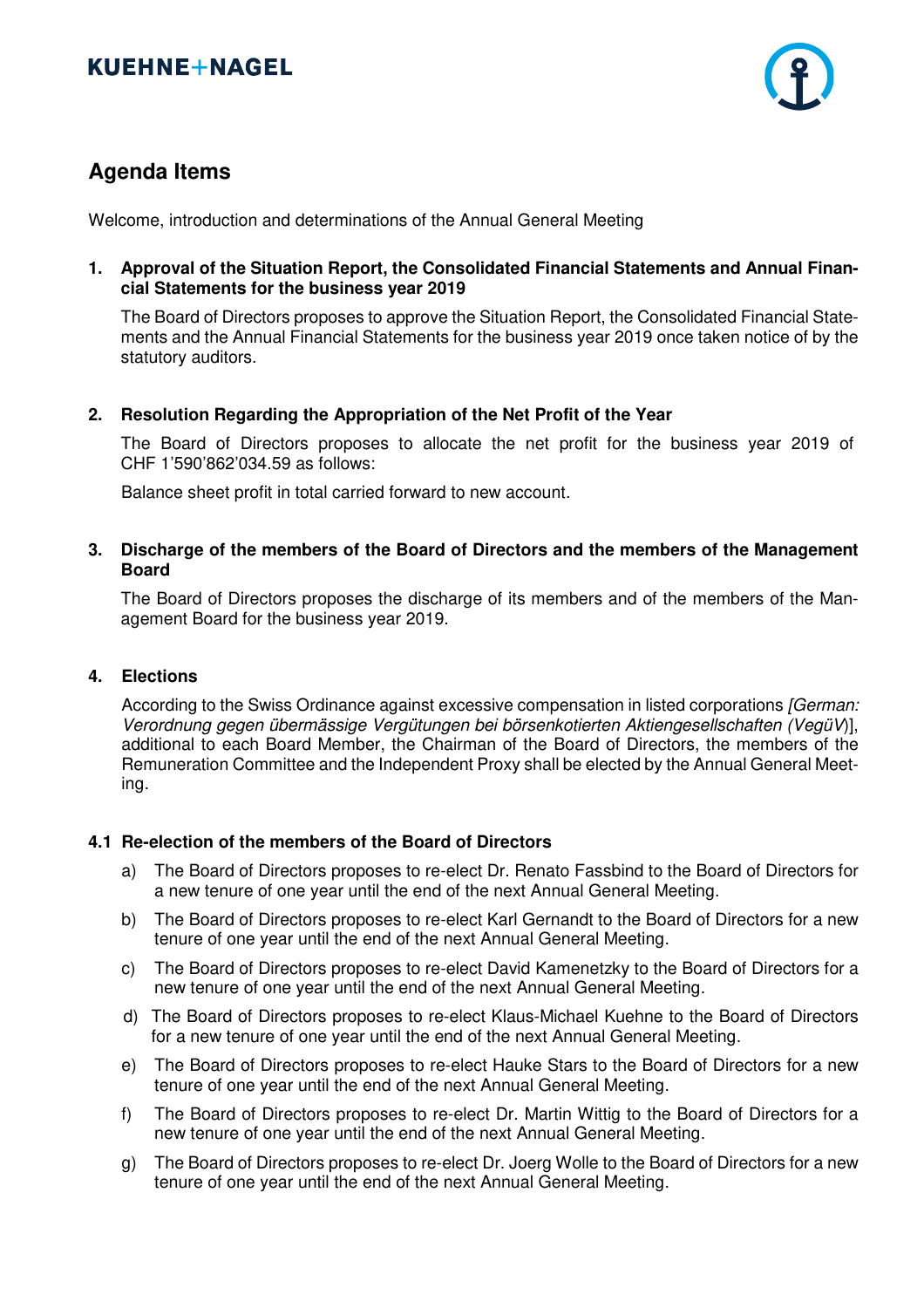

## **4.2 Election of a new member of Board of Directors**

The Board of Directors proposes to elect Mr. Dominik Bürgy, Swiss citizen, born 1966, for a tenure of one year until the end of the next Annual General Meeting.

Resume: Mr. Dominik Bürgy is a qualified tax expert and a partner at the law firm Wenger & Vieli. He graduated from the University of Bern with a Swiss law degree (lic.iur.).

 Previously, Mr. Bürgy was a partner for many years, member of the management board and managing partner Tax & Legal Switzerland at Ernst & Young Switzerland. At Ernst & Young Group he was a member of the Tax Leadership Team (Germany, Austria, Switzerland) and People Partner Tax with HR responsibility. His activities included the management of international mandates in over 70 countries.

## **4.3 Re-election of the Chairman of the Board of Directors**

The Board of Directors proposes to re-elect Dr. Joerg Wolle as Chairman of the Board of Directors for a tenure of one year until the end of the next Annual General Meeting.

## **4.4 Election of the members of the Remuneration Committee**

- a) The Board of Directors proposes to re-elect Karl Gernandt as member of the Remuneration Committee for a new tenure of one year until the end of the next Annual General Meeting.
- b) The Board of Directors proposes to re-elect Klaus-Michael Kuehne as member of the Remuneration Committee for a new tenure of one year until the end of the next Annual General Meeting.
- c) The Board of Directors proposes to re-elect Hauke Stars as member of the Remuneration Committee for a new tenure of one year until the end of the next Annual General Meeting.

## **4.5 Election of the Independent Proxy**

The Board of Directors proposes to elect Investarit AG, Zurich, as Independent Proxy for a tenure of one year until the end of the next Annual General Meeting.

## **4.6 Re-election of the Statutory Auditors**

 The Board of Directors proposes to re-elect Ernst & Young AG, Zurich, as Statutory Auditors for the business year 2020.

## **5. Continuation of Authorized Share Capital (change of Articles of Association)**

 The Board of Directors proposes to continue the authorized share capital by renewing article 3.3 (1) of the Articles of Association.

Article 3.3 (1) will then read as follows:

 The Board of Directors may increase the share capital of the company until 5 May 2022 by an amount not exceeding CHF 20'000'000 by issuing up to 20'000'000 registered shares with a nominal value of CHF 1 each. An increase in partial amounts shall be allowed. Subscription and purchase of new shares, as well as any subsequent transfer of shares, are subject to the restrictions set forth in Article 4 of these Articles of Association.

## **6. Consultative Vote on the Remuneration Report**

 The Board of Directors proposes that shareholders endorse the 2019 Remuneration Report in a consultative vote.